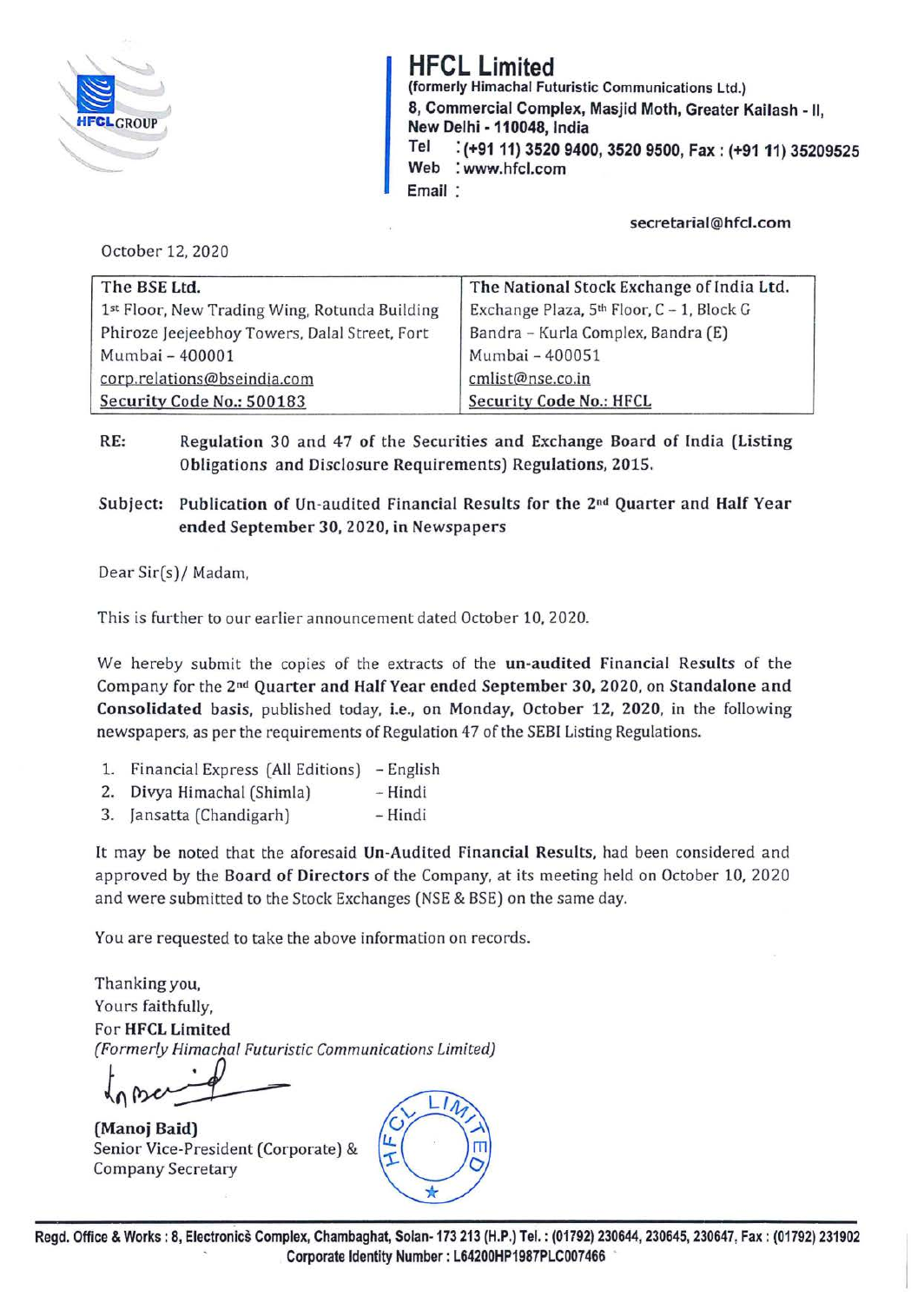## 5



## **HFCL LIMITED**

(formerly Himachal Futuristic Communications Limited)

Regd. Office: 8, Electronics Complex, Chambaghat, Solan-173213 (Himachal Pradesh) Tel.: (+911792) 230644, Fax No. (+911792) 231902, E-mail: secretarial@hfcl.com Website: www.hfcl.com / Corporate Identity Number (CIN): L64200HP1987PLC007466

#### STATEMENT OF UNAUDITED STANDALONE AND CONSOLIDATED FINANCIAL RESULTS FOR THE SECOND QUARTER AND HALF YEAR ENDED 3OTH SEPTEMBER, 2020

|                                                                                                                                            |                                                          |                                        |                                                                                                                     |                                       |                                                                                   |                                                   |                                                          |                                       |                                                                                                                           |                       | tris. In Crore unless otherwise stated                                        |                                                  |  |
|--------------------------------------------------------------------------------------------------------------------------------------------|----------------------------------------------------------|----------------------------------------|---------------------------------------------------------------------------------------------------------------------|---------------------------------------|-----------------------------------------------------------------------------------|---------------------------------------------------|----------------------------------------------------------|---------------------------------------|---------------------------------------------------------------------------------------------------------------------------|-----------------------|-------------------------------------------------------------------------------|--------------------------------------------------|--|
|                                                                                                                                            | <b>Standalone</b>                                        |                                        |                                                                                                                     |                                       |                                                                                   |                                                   |                                                          | <b>Consolidated</b>                   |                                                                                                                           |                       |                                                                               |                                                  |  |
| <b>Particulars</b>                                                                                                                         | <b>Three</b><br>months<br>ended<br>September<br>30, 2020 | Preceding<br>ended<br>June<br>30, 2020 | Corresponding<br>three months three months liqures for the liqures for the<br>ended<br><b>September</b><br>30, 2019 | Year to date<br>September<br>30, 2020 | Year to date<br>Period ended   Period ended   year ended<br>September<br>30, 2019 | <b>Previous</b><br>financial<br>March<br>31, 2020 | <b>Three</b><br>months<br>ended<br>September<br>30, 2020 | Preceding<br>ended<br>June<br>30.2020 | Corresponding Year to date<br>three months three months figures for the figures for the<br>ended<br>September<br>30, 2019 | September<br>30, 2020 | Year to date<br>Period ended Period ended vear ended<br>September<br>30, 2019 | <b>Previous</b><br>financial<br>March<br>31.2020 |  |
|                                                                                                                                            | <b>Unaudited</b>                                         | <b>Unaudited</b>                       | <b>Unaudited</b>                                                                                                    | <b>Unaudited</b>                      | <b>Unaudited</b>                                                                  | <b>Audited</b>                                    |                                                          | <b>Unaudited Unaudited</b>            | <b>Unaudited</b>                                                                                                          | <b>Unaudited</b>      | <b>Unaudited</b>                                                              | <b>Audited</b>                                   |  |
| Total income from operations                                                                                                               | 983.80                                                   | 656.24                                 | 923.05                                                                                                              | 1.640.04                              | 2,123.66                                                                          | 3,547.30                                          | 1,054.32                                                 | 699.76                                | 979.52                                                                                                                    | .754.08               | 2,322.25                                                                      | 3.838.91                                         |  |
| Net Profit / (Loss) for the period (before tax. Exceptional and/or Extraordinary items)                                                    | 64.78                                                    | 27.97                                  | 100.78                                                                                                              | 92.75                                 | 236.66                                                                            | 327.92                                            | 78.42                                                    | 29.66                                 | 103.13                                                                                                                    | 108.08                | 260.50                                                                        | 358.35                                           |  |
| Net Profit / (Loss) for the period before tax (after Exceptional and/or Extraordinary items)                                               | 61.88                                                    | 27.48                                  | 100.78                                                                                                              | 89.36                                 | 236.66                                                                            | 327.92                                            | 75.52                                                    | 29.17                                 | 103.13                                                                                                                    | 104.69                | 260.50                                                                        | 358.35                                           |  |
| Net Profit / (Loss) for the period after tax (after Exceptional and/or Extraordinary items)                                                | 44.73                                                    | 20.61                                  | 62.84                                                                                                               | 65.34                                 | 152.18                                                                            | 203.82                                            | 54.16                                                    | 21.34                                 | 65.93                                                                                                                     | 75.50                 | 183.05                                                                        | 237.33                                           |  |
| Total comprehensive income for the period (comprising net profit (after tax) and<br>other Comprehensive Income (after tax) for the period) | 45.56                                                    | 21.87                                  | 62.46                                                                                                               | 67.43                                 | 152.64                                                                            | 203.08                                            | 55.26                                                    | 22.55                                 | 65.55                                                                                                                     | 77.81                 | 183.28                                                                        | 238.30                                           |  |
| <b>Equity Share Capital</b>                                                                                                                | 128.44                                                   | 128.44                                 | 128.44                                                                                                              | 128.44                                | 128.44                                                                            | 128.44                                            | 128.44                                                   | 128.44                                | 128.44                                                                                                                    | 128.44                | 128.44                                                                        | 128.44                                           |  |
| Other Equity                                                                                                                               |                                                          |                                        |                                                                                                                     |                                       |                                                                                   | 1,516.62                                          |                                                          |                                       |                                                                                                                           |                       |                                                                               | 1.539.96                                         |  |
| Earnings Per Share (Face Value Re. 1/- each) (for continuing and<br>discontinuing operations) -                                            |                                                          |                                        |                                                                                                                     |                                       |                                                                                   |                                                   |                                                          |                                       |                                                                                                                           |                       |                                                                               |                                                  |  |
| Basic (Rs.)                                                                                                                                | 0.35                                                     | 0.16                                   | 0.49                                                                                                                | 0.51                                  | 1.19                                                                              | 1.59                                              | 0.40                                                     | 0.16                                  | 0.51                                                                                                                      | 0.57                  | 1.37                                                                          | 1.77                                             |  |
| Diluted (Rs.)                                                                                                                              | 0.35                                                     | 0.16                                   | 0.49                                                                                                                | 0.51                                  | 1.18.                                                                             | 1.61                                              | 0.40                                                     | 0.17                                  | 0.50                                                                                                                      | 0.57                  | 1.36                                                                          | 1.76                                             |  |

NOTES:

 $1.$ The above Un-Audited Standalone & Consolidated Financial Results of the Company for the second quarter and half year ended 30th September, 2020 have been reviewed and recommended by the Audit Committee and approved by the Directors of the Company at their respective meetings held on 10th October, 2020.

2. The above Results are in compliance with the Indian Accounting Standards (Ind-AS) as prescribed under Section 133 of the Companies Act, 2013 read with the Companies (Indian Accounting Standards) Rules, 2015 as amended f 3. The above is an extract of the detail format of Un-audited Standalone & Consolidated Financial Results of the Company for the second quarter and half year ended 30th September, 2020, filed with stock exchanges under Reg on the Company's website i.e. www.hfcl.com and stock exchanges website at BSE (www.bseindia.com) and NSE (www.nseindia.com).

4. The figures of the previous periods have been re-grouped/re-arranged wherever considered necessary.

By order of the Board

Place : New Delhi Date: 10th October, 2020 (Mahendra Nahata) Managing Director<br>DIN 00052898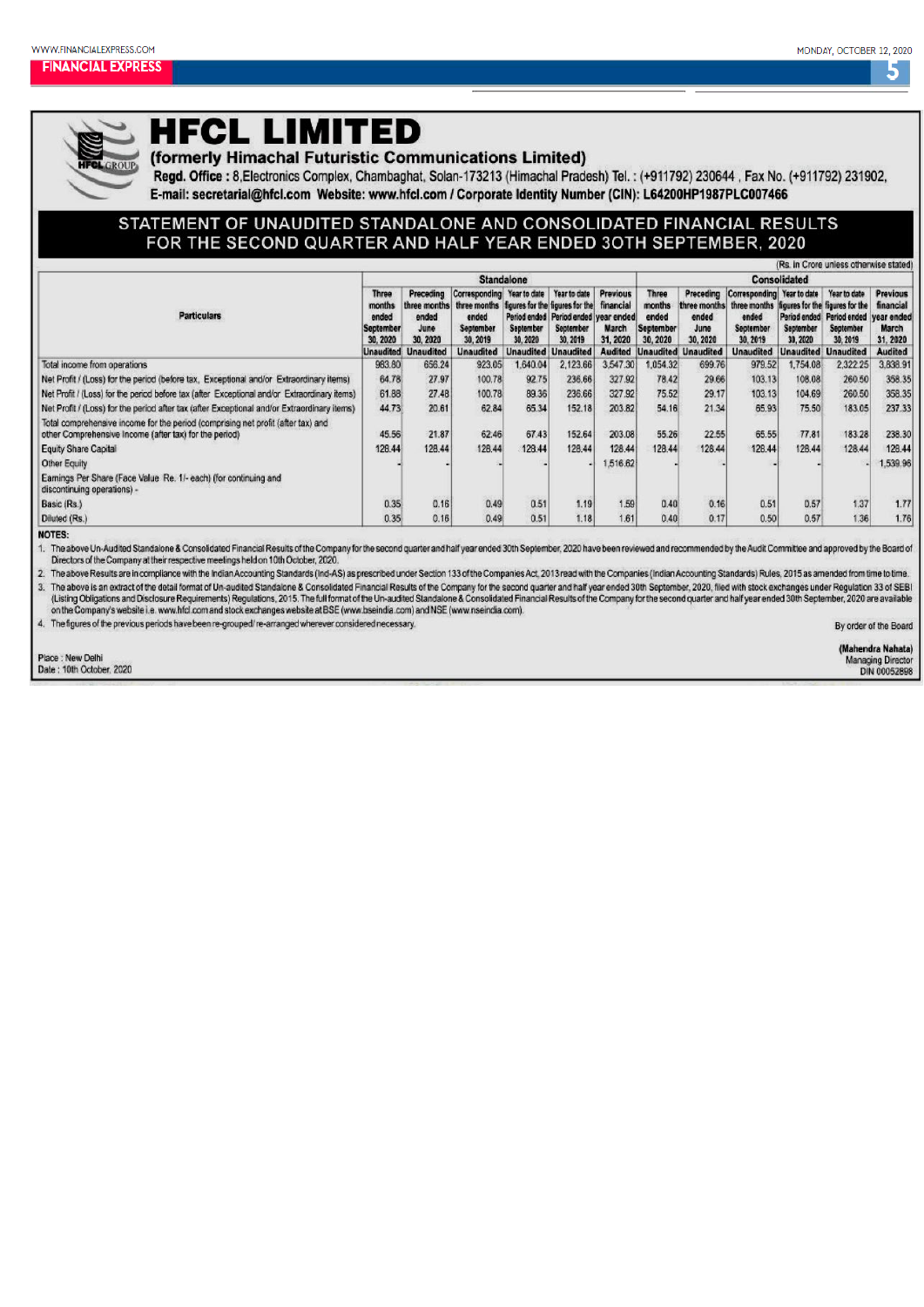दिव्य हिमाचल epaper.divyahimachal.com





## एचएफसीएल लिमिटेड

## ,<br>(पूर्व हिमाचल प्यूचरिस्टिक कम्यूनिकेशन्स लिमिटेड)

पंजीकृत कार्यालय : 8, इलेक्ट्रोनिक कम्प्लेक्स, चंबाघाट, सोलन-173213 (हिमाचल प्रदेश), टेली.: (+91-1792) 230644, फैक्स नं. (+91-1792) 231902, ई-मेल: secretarial@hfcl.com, वेबसाइट: www.hfcl.com/ कॉरपोरेट पहचान संख्या (सीआइएन): L64200HP1987PLC007466

# 30 सितम्बर, 2020 को समाप्त दूसरी तिमाही व आधे वर्ष के लिए<br>अन-ऑडिटेड एकल तथा समेकित वित्तीय परिणामों का विवरण

|                                                                                                              |                                               |                                                     |                                                       |                                                                            |                                                                            |                                                    |                                               |                                                     |                                                       |                                                              | (रु. करोड में जब तक अन्यथा न कहा जाए)                                                    |                                                       |  |  |
|--------------------------------------------------------------------------------------------------------------|-----------------------------------------------|-----------------------------------------------------|-------------------------------------------------------|----------------------------------------------------------------------------|----------------------------------------------------------------------------|----------------------------------------------------|-----------------------------------------------|-----------------------------------------------------|-------------------------------------------------------|--------------------------------------------------------------|------------------------------------------------------------------------------------------|-------------------------------------------------------|--|--|
|                                                                                                              | एकल                                           |                                                     |                                                       |                                                                            |                                                                            |                                                    |                                               | समेकित                                              |                                                       |                                                              |                                                                                          |                                                       |  |  |
|                                                                                                              | 30<br>सितम्बर.<br>2020 को<br>समाप्त<br>तिमाही | 30 जून,<br>2020 को<br>समाप्त<br>प्रक्रिया<br>तिमाही | 30 सितम्बर.<br>2019 को<br>समाप्त<br>तदनुसार<br>तिपाही | 30 सितम्बर, 30 सितम्बर,<br>2020 को<br>से तिथि तक   से तिथि तक<br>के आंकड़े | 2019 को<br>समाप्त अवधि समाप्त अवधि<br>के लिए वर्ष के लिए वर्ष<br>के आंकड़े | 31 मार्च.<br>2020 को<br>समाप्त पत्रे<br>बित्त वर्ष | 30<br>सितम्बर,<br>2020 को<br>समाप्त<br>तिमाही | 30 जून,<br>2020 को<br>समाप्त<br>प्रक्रिया<br>तिमाही | 30 सितम्बर,<br>2019 को<br>समाप्त<br>तदनुसार<br>तिमाही | 30 सितम्बर.<br>2020 को<br>के लिए वर्ष<br>से तिथि तक<br>आंकडे | 30 सितम्बर.<br>2019 को<br>समाप्त अवधि  समाप्त अवधि<br>के लिए वर्ष<br>से तिथि तक<br>आंकडे | 31<br>मार्च<br>2020 को<br>समाप्त पूर्व<br>वित्त वर्षे |  |  |
|                                                                                                              | अन-ऑडिटेड                                     | अन-ऑडिटेड                                           | अन-ऑडिटेड                                             | अन-ऑडिटेड अन-ऑडिटेड                                                        |                                                                            | ऑडिटेड                                             |                                               | अन-ऑडिटेड अन-ऑडिटेड                                 | अन-ऑडिटेड                                             | अन-ऑडिटेड                                                    | अन-ऑडिटेड                                                                                | ऑडिटेड                                                |  |  |
| परिचालनों से कल आय                                                                                           | 983.80                                        | 656.24                                              | 923.05                                                | 1,640.04                                                                   | 2,123.66                                                                   | 3,547.30                                           | 1,054.32                                      | 699.76                                              | 979.52                                                | 1,754.08                                                     | 2,322.25                                                                                 | 3,838.91                                              |  |  |
| अवधि के लिए शुद्ध लाभ/( हानि) ( कर असाधारण तथा/अथवा असाधारण मर्दे से पूर्व, )                                | 64.78                                         | 27.97                                               | 100.78                                                | 92.75                                                                      | 236.66                                                                     | 327.92                                             | 78.42                                         | 29.66                                               | 103.13                                                | 108.08                                                       | 260.50                                                                                   | 358.35                                                |  |  |
| कर से पूर्व अवधि हेतु शुद्ध लाभ/( हानि) (असाधारण तथा/अथवा असाधारण मदों के पश्चात)                            | 61.88                                         | 27.48                                               | 100.78                                                | 89.36                                                                      | 236.66                                                                     | 327.92                                             | 75.52                                         | 29.17                                               | 103.13                                                | 104.69                                                       | 260.50                                                                                   | 358.35                                                |  |  |
| कर के पश्चात अवधि हेतु शुद्ध लाभ/( हानि) (असाधारण तथा/अथवा असाधारण मदों के पश्चात)                           | 44.73                                         | 20.61                                               | 62.84                                                 | 65.34                                                                      | 152.18                                                                     | 203.82                                             | 54.16                                         | 21.34                                               | 65.93                                                 | 75.50                                                        | 183.05                                                                                   | 237.33                                                |  |  |
| अवधि के लिए कुल व्यापक आय (शुद्ध लाभ (कर के पश्चात) तथा अन्य व्यापक आय<br>(कर के पश्चात) अवधि हेतु सम्मिलित) | 45.56                                         | 21.87                                               | 62.46                                                 | 67.43                                                                      | 152.64                                                                     | 203.08                                             | 55.26                                         | 22.55                                               | 65.55                                                 | 77.81                                                        | 183.28                                                                                   | 238.30                                                |  |  |
| इक्विटी शेयर कैपिटल                                                                                          | 128.44                                        | 128.44                                              | 128.44                                                | 128.44                                                                     | 128.44                                                                     | 128.44                                             | 128.44                                        | 128.44                                              | 128.44                                                | 128.44                                                       | 128.44                                                                                   | 128.44                                                |  |  |
| अन्य इक्विटी                                                                                                 |                                               |                                                     |                                                       |                                                                            |                                                                            | 1,516.62                                           |                                               |                                                     |                                                       |                                                              |                                                                                          | 1,539.96                                              |  |  |
| आय प्रति शेयर (फेस वैल्यू रु. 1/- (प्रत्येक) (चालू अथवा बंद प्रचालनों हेतु)                                  |                                               |                                                     |                                                       |                                                                            |                                                                            |                                                    |                                               |                                                     |                                                       |                                                              |                                                                                          |                                                       |  |  |
| मूलभूत ( रु. )                                                                                               | 0.35                                          | 0.16                                                | 0.49                                                  | 0.51                                                                       | 1.19                                                                       | 1.59                                               | 0.40                                          | 0.16                                                | 0.51                                                  | 0.57                                                         | 1.37                                                                                     | 1.77                                                  |  |  |
| डिल्युएटड ( रु. )                                                                                            | 0.35                                          | 0.16                                                | 0.49                                                  | 0.51                                                                       | 1.18                                                                       | 1.61                                               | 0.40                                          | 0.17                                                | 0.50                                                  | 0.57                                                         | 1.36                                                                                     | 1.76                                                  |  |  |

टिप्पणी:

1. 30 सितम्बर , 2020 को समाप्त दूसरी तिमाही व आधे वर्ष के लिए कंपनी के उक्त अन-ऑडिटेड एकल एवं समेकित वित्तीय परिणाम 10 अक्तूबर, 2020 को हुई उनकी संबंधित बैठकों पर कंपनी के निदेशक–मंडल द्वारा अनुमोदित तथा ऑडिट कमेटी द्वारा अनुशंसित तथा समीक्षा की गई है।

2. उक्त परिणाम समय-समय पर संशोधित अनुसार कंपनी (भारतीय लेखा मानक) नियम 2015 के साथ पढ़ गए कंपनी अधिनियम, 2013 की धारा 133 के अधीन निर्दिष्ट अनुसार भारतीय लेखा मानक (आईएनडी-एएस) के साथ अनुपालना में है। 3. 30 सितम्बर, 2020 को समाप्त दूसरी तिमाही व आधे वर्ष के लिए कंपनी के उक्त अन-ऑडिटेड एकल एवं समेकित वितीय परिणामों का उक्त विस्तृत प्रपत्र का सार है जो सेबी ( लिस्टिंग ऑब्लीगेशन्स तथा प्रकटीकरण आवश्यकता) विनियमन 2015 के विनियमन 33 के अधीन स्टॉक एक्सचेंज (एनएसई तथा बीएसई) के साथ भरे गए हैं 130 सितम्बर, 2020 को समाप्त दूसरी तिमाही व आधे वर्ष के लिए कंपनी के अन-ऑडिटेड एकल व समेकित वित्त वित्तीय परिणामों का पूर्ण परिपत्र कंपनी की वेबसाईट अर्थात www.hfcl.com तथा स्टॉक एक्सचेंज की वेबसाईट बीएसई (www.bseindia.com) तथा एनएसई (www.nseindia.com) पर उपलब्ध है। बोर्ड के आदेश द्वारा

4. पूर्व अवधि के आंकड़े पुन: सामूहिक/पुन: प्रबंधित किए गए हैं, जहां पर वांछित विचारणी हैं।

(महेन्द्र नहाटा)

स्थान : नई दिल्ली<br>दिनांक : 10 अक्तूबर, 2020

प्रबंध निदेशक डीआईएन 00052898

5